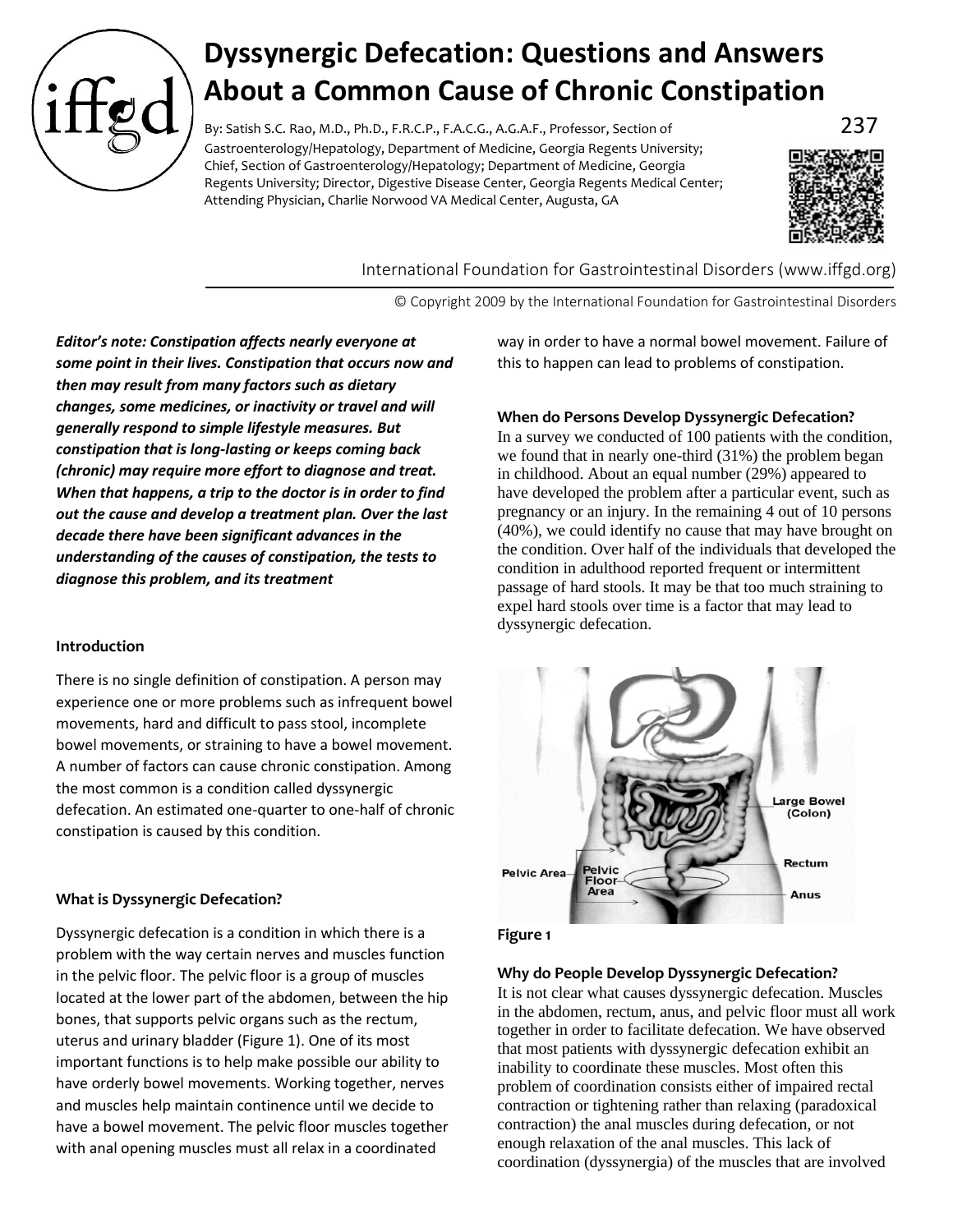in defecation is primarily responsible for this condition. In addition, at least one-half (50–60%) of patients with dyssynergic defecation also show evidence of a decrease in sensation in the rectum, i.e., their ability to perceive the arrival of stool in the rectum.

## **What are the Symptoms of Dyssynergic Defecation?**

Patients with dyssynergic defecation have a variety of bowel symptoms. As with many conditions involving the bowel, individuals may hesitate to speak plainly about these symptoms. Some may feel embarrassed to even mention bowel or stool-related matters. Others may simply not know how to describe their symptom experiences, or know what to discuss.

It is important for individuals to keep in mind that anything out of the ordinary, rather than being a source of embarrassment, is often the very reason for the visit to their doctor. It is necessary to speak plainly to the doctor so he or she can most effectively diagnose and treat the problem. It is not unusual, for example, for a person with long-term constipation to find it necessary to use their finger to move stool out of the anus (doctors call this disimpacting stool with digital maneuvers). Another common example is for women to use their fingers to press on their vagina to move stool (doctors call this vaginal splinting). In other words, these are medical signs that are meaningful to a physician. Individuals need to feel at ease talking to their doctor.

Patients and doctors both benefit from establishing a relationship of comfort and trust. Open communication is essential. It may be easier to write down the troublesome signs and symptoms before the doctor visit. The use of a symptom questionnaire or stool diary is a helpful way to communicate and identify the exact nature of a bowel problem.

A number of studies have found that the following are common symptoms or signs associated with dyssynergic defecation, with two-thirds or more of individuals reporting:

- Excessive straining
- A feeling of incomplete evacuation
- The passage of hard stools
- A stool frequency of less than 3 bowel movements per week
- The use of digital maneuvers (fingers) to help have a bowel movement

Backache, heartburn, and anorectal surgery have been noted as more likely in patients with pelvic floor dysfunction. However, symptoms alone are usually not enough to predict dyssynergic defecation.

### **How is Dyssynergic Defecation Diagnosed?**

*General Issues* – The doctor will begin with a history as well as an examination of the abdomen and the area around the anus and rectum. He or she will want to rule out other conditions that can cause constipation, such as disease,

injury, or inflammation. Many conditions, like an anal fissure, hemorrhoid, stricture, spasm, or tenderness can be diagnosed by examination in the doctor's office. If the doctor suspects dyssynergic defecation, he or she may suggest one or more tests before making a definitive diagnoses.

Conditions may also co-exist with dyssynergic defecation. Examples of common tests to identify other conditions include blood tests, sigmoidoscopy (examination of the inside of the sigmoid colon and rectum using a thin, flexible, lighted tube), and colonic transit time tests. A colonic transit time test is a simple way to study how quickly stool matter moves through the colon. Capsules containing small markers are swallowed and x-rays taken over several days. Transit time is measured based on the progress of the markers, which eventually pass out of the body. Slow or delayed transit time leads to infrequent bowel movements, straining, and hard stools. But dyssynergic defecation can make stool passage much more difficult regardless of whether stool transit in the colon is normal or delayed.

*Digital Rectal Examination* **–** The physical and digital examination of the anal and rectal area is not only important, but is often most helpful in making a diagnosis. The physical inspection will reveal visible abnormalities to the skin and tissue. In the digital exam, the doctor will carefully insert a lubricated, gloved finger into the anus. This again is helpful to reveal possible abnormalities, including lack of sensation in the rectum. During the digital exam, the patient is asked to bear down as if having a bowel movement. This exam provides clues to the doctor, as to whether or not a patient has dyssynergic defecation.

Digital rectal examination is a good screening tool for identifying dyssynergia. Despite this, not all doctors have sufficient knowledge of this useful clinical tool. This is an area of clinical medicine where improved training is needed.

If dyssynergic defecation is suspected after the physical examination, the doctor will likely order one or more tests to confirm the suspicion. These tests can measure different functions in the colon and rectum, and identify abnormal patterns.

*Anorectal manometry* is a test that measures strength or weakness of the anal muscles as well as sensation and reflex activity in the rectum. The test is performed with the patient lying down comfortably and by placing a flexible, pencilthick plastic probe into the rectum. It is generally well tolerated and takes about an hour. It is an essential test for a diagnosis of dyssynergic defecation.

A *balloon expulsion* test examines pelvic floor relaxation and opening of the anal canal. A stool-like device is placed in the rectum and, in private, the person expels it to learn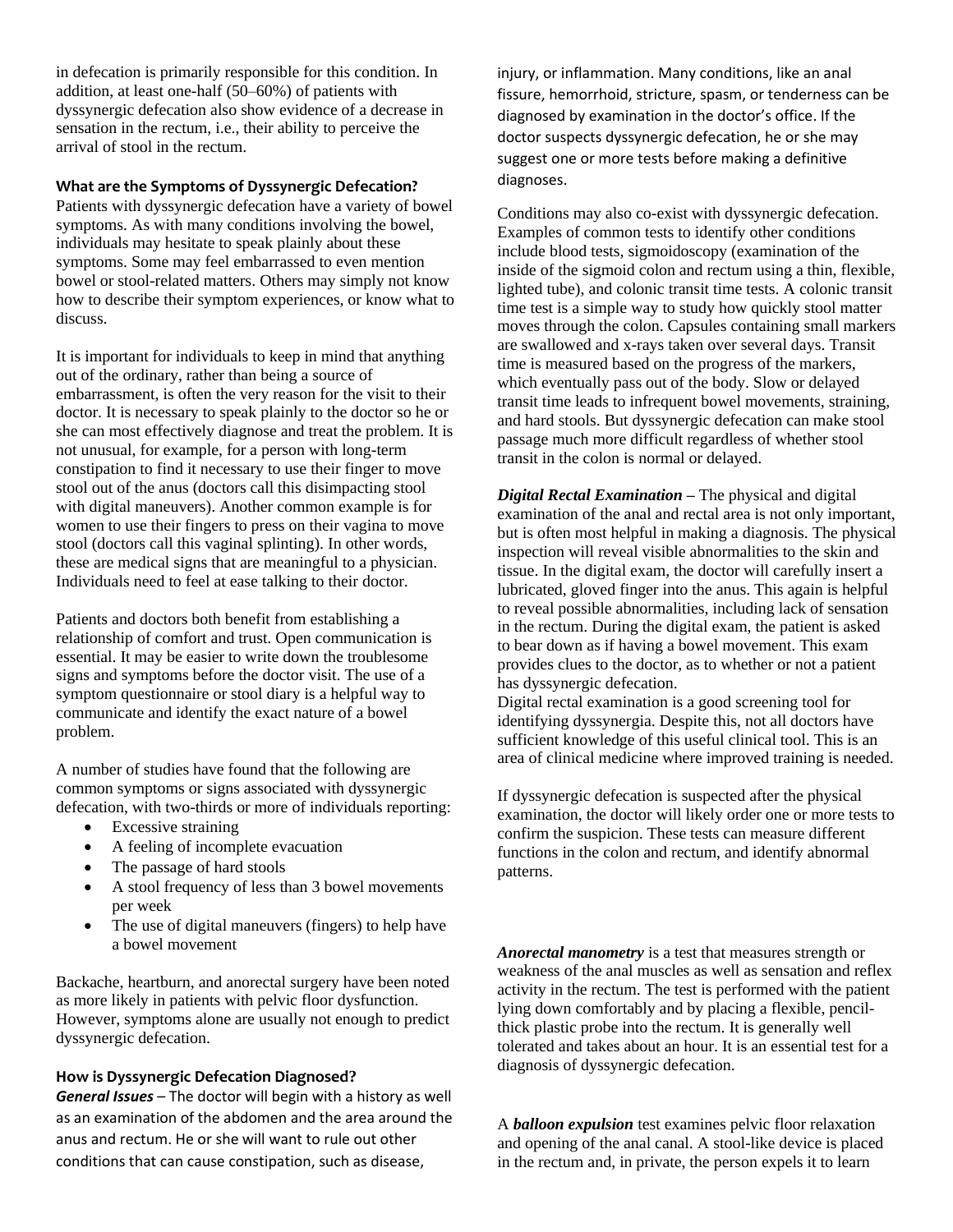how easy or difficult it is to pass a bowel movement. If unable to expel it in a timely manner, normally within one minute, dyssynergic defecation should be suspected. However, this test is most useful to rule out dyssynergia, but less useful to identify the condition.

*Defecography* uses a special x-ray machine to record moving images of a semi-solid paste (barium) as it passes through the rectum. This imitates passing a soft stool and provides useful information about anatomic and functional changes. However, many people are uncomfortable performing this test.

Manometry along with physical examination remains the preferred method of assessment. Multiple criteria must be met to diagnose dyssynergic defecation – in terms both of symptoms and of physical function. They include the Rome criteria for functional constipation (Table 1) *plus* evidence of dyssynergia (Table 2).

# **How is Dyssynergic Defecation Treated?**

Dyssynergic defecation is effectively treated with education and neuromuscular training (biofeedback). The doctor will begin by reviewing past strategies, which may have been used by the patient in trying to treat their constipation. The future treatment plan will depend on what underlying factors may now be contributing to the chronic constipation.

*Standard Treatment* **–** Different remedies may have been tried, with little success, to relieve symptoms prior to being diagnosed with dyssynergic defecation. Coexisting issues that are present in addition to the dyssynergic defecation still need to be addressed to move forward with successful treatment. For example, a review of all medicines and supplements being taken is important to identify any that may be constipating. There is little evidence that changes in diet and exercise will improve chronic constipation. However, a balanced diet, adequate fiber (20 to 30 grams per day), and regular exercise promote good health in general.

When and how often to attempt bowel movements are important issues. Whenever possible, one should always respond to the urge to have a bowel movement, rather than hold it back. The body has internal mechanisms that naturally stimulate the bowel after waking and after meals. One can take advantage of this by attempting bowel movements, at least twice a day, about 30 minutes after meals. When attempting a bowel movement, it is important *not* to strain too long (no more than 5 minutes) nor push too much (no more than about one-half effort). Digital or manual maneuvers to empty stool from the rectum should be stopped. Bowel re-training involves sitting on the toilet for 15 to 20 minutes at the same time each day so the body can get into the habit of having regular bowel movements.

A doctor may recommend laxatives in order to help change stool consistency or movement through the bowel. Several types of laxatives are available. Bulk forming laxatives (fiber supplements), along with stool softeners and osmotic laxatives such as magnesium compounds or polyethylene glycol (Miralax, Glycolax), change stool consistency. Stimulant laxatives cause rhythmic muscle contractions in the bowel to propel stool. All are available without prescription, but for chronic constipation should be taken under a doctor's guidance. Another compound, lubiprostone (Amitiza®), is a prescription drug for the treatment of chronic constipation in adults.

# **Table 1**

## **Rome III Diagnostic Criteria\* for Functional Constipation**

- 1. Must include 2 or more of the following:
	- a. Straining during at least 25% of defecations
	- b. Lumpy or hard stools in at least 25% of defecations
	- c. Sensation of incomplete evacuation for at least 25% of defecations
	- d. Sensation of anorectal obstruction/blockage for at least 25% of defecations
	- e. Manual maneuvers to facilitate at least 25% of defecations (e.g., digital evacuation, support of the pelvic floor)
	- f. Fewer than 3 defecations per week
- 2. Loose stools are rarely present without the use of laxatives

3. Insufficient criteria for irritable bowel syndrome \*Criteria fulfilled for the last 3 months with symptom onset at least 6 months prior to diagnosis.

# **Table 2**

## **Evidence of Dyssynergia\***

- 1. Must demonstrate dyssynergic or obstructive pattern of defecation\*\* with anorectal manometry, imaging, or electromyography recordings, and
- 2. One or more of the following criteria during repeated attempts to defecate
	- a. Inability to expel an artificial stool (50 ml water-filled balloon) within one minute
	- b. Prolonged colonic transit time (retention of more than 5 markers) on a plain abdominal xray taken 120 hours after ingestion of one Sitzmark® capsule containing 24 markers
	- c. Inability to evacuate or equal to or greater than 50% retention of barium during defecography

\*Dyssynergia must be demonstrated during repeated attempts to defecate.

\*\*Paradoxical increase in anal sphincter pressure (anal contraction); or less than 20% relaxation of the resting anal sphincter pressure; or inadequate propulsive forces.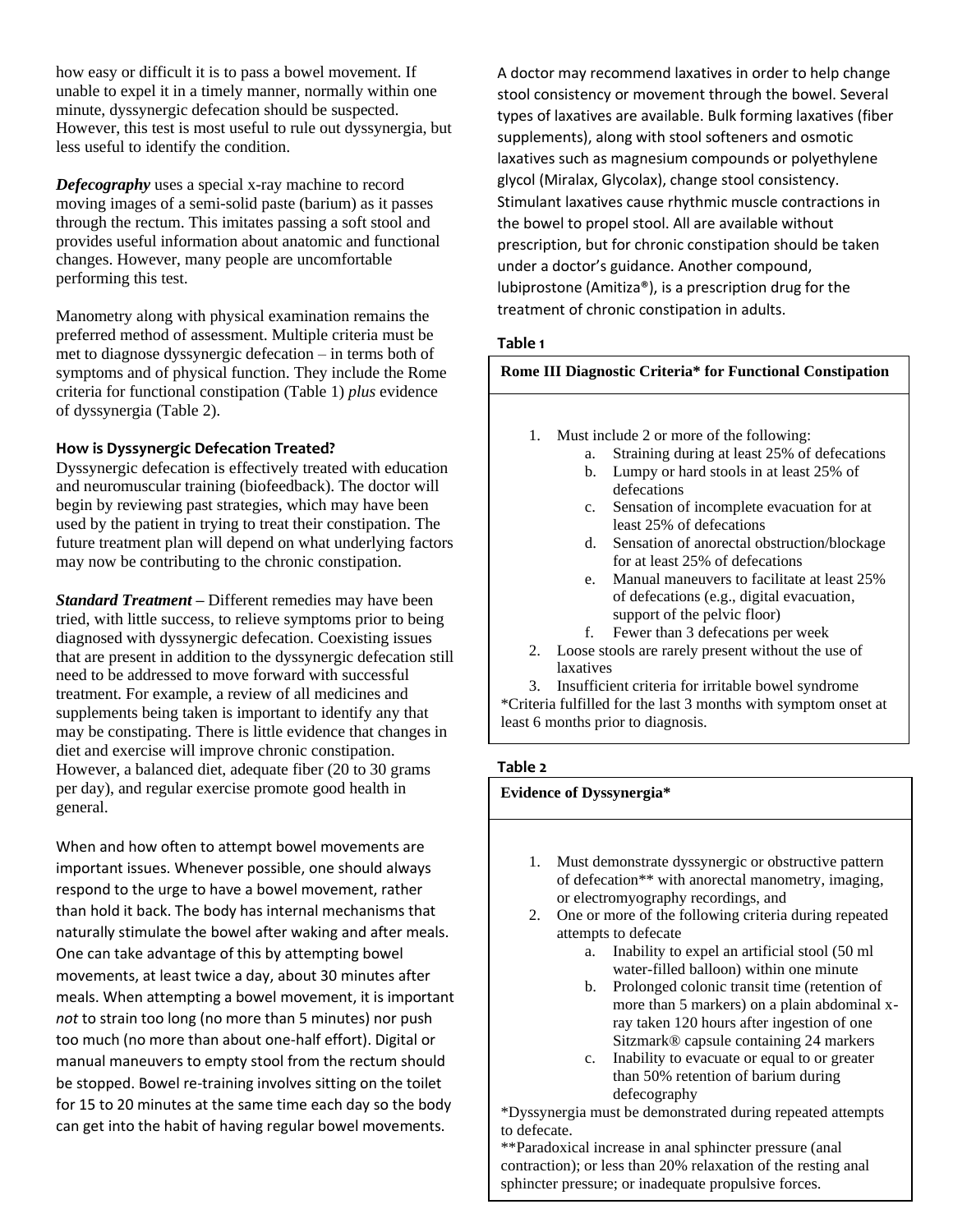*Specific Treatment* **–** When muscles under voluntary control in the pelvic floor fail to relax in the way needed for a normal pattern of defecation, their function is best improved through various learning procedures. Neuromuscular training using biofeedback techniques has been shown to be beneficial. Symptom improvement has been reported in more than two-thirds of patients.

The goal of neuromuscular training using biofeedback techniques is to restore a normal pattern of defecation. Neuromuscular training or biofeedback therapy is an instrument-based learning process. In biofeedback, special sensors and a computer are used to painlessly monitor muscle and sensory responses. Bowel training additionally may involve special devices used to practice having a bowel movement. Working with a knowledgeable therapist, the patient learns to change abnormal responses to more normal patterns. In patients with dyssynergic defecation, there are usually two goals of neuromuscular training:

- 1. To correct the abnormal coordination (dyssynergia) of the abdominal, rectal, and anal sphincter muscles in order to achieve a normal pattern and complete evacuation
- 2. To improve rectal sensory perception if rectal sensation is impaired

The patient will undergo repeated sessions of biofeedback therapy training. During training, the individual will learn several things:

- How the muscles of the pelvic floor work during defecation
- How to use abdominal muscles and diaphragmatic breathing to improve push effort
- How to relax the pelvic floor during a bowel movement
- How to be more aware of the sensation of rectal fullness or desire to defecate

The number and length of neuromuscular training sessions varies depending on individual needs. Typically at our clinic, each training session takes one hour. On average, 4 to 6 training sessions, performed once every two weeks, are required. After completion of neuromuscular training, we have found that periodic reinforcements at six weeks, three months, six months, and twelve months may provide additional benefit, and also improve the long-term outcome.

There are several means and methods available to perform biofeedback therapy for pelvic floor dyssynergia. Effective therapy requires a specially trained therapist working closely with a willing patient and a multi-disciplinary

approach. The therapy has no adverse effects. However, effective biofeedback therapy to treat dyssynergic defecation is only offered in a few centers. This lack of availability is in part due to lack of insurance payment for this simple, yet effective therapy. Hopefully, through public awareness and education of insurance payors this treatment program can become more widely available.

# **How effective is Biofeedback Therapy?**

In the last few years, several randomized controlled trials of adults with dyssynergic defecation have been reported. While they differ significantly in the ways in which they were conducted, the studies all concluded that biofeedback therapy is superior to controlled treatment approaches such as diet, exercise, laxatives, and several other methods.

In order to treat the large number of constipated patients in the community, development of a home based, selftraining program will be essential. While studies underway show feasibility and promise, this has yet to be developed.

#### **Summary**

Dyssynergic defecation is common and affects up to onehalf of patients with chronic constipation. It is due to an inability to coordinate the abdominal and pelvic floor muscles to evacuate stools. It is possible to diagnose this problem through a history, examination, and specialized tests of anorectal function. Randomized controlled trails have now shown that biofeedback therapy is effective and superior to other treatment approaches. The symptom improvement is due to a change in underlying function of the muscles and nerves involved with defecation. Wider availability of biofeedback therapy could result in significant improvement of symptoms for patients with this disorder.

#### **Reference**

Rao, SC. Dyssynergic defecation and biofeedback therapy. *Gastroenterol Clin North Am* 2008; 37:569-586.

[For more information about biofeedback refer to IFFGD Fact Sheet No. 112, *Biofeedback & Bowel Disorders: Teaching Yourself to Live without the Problem*.]